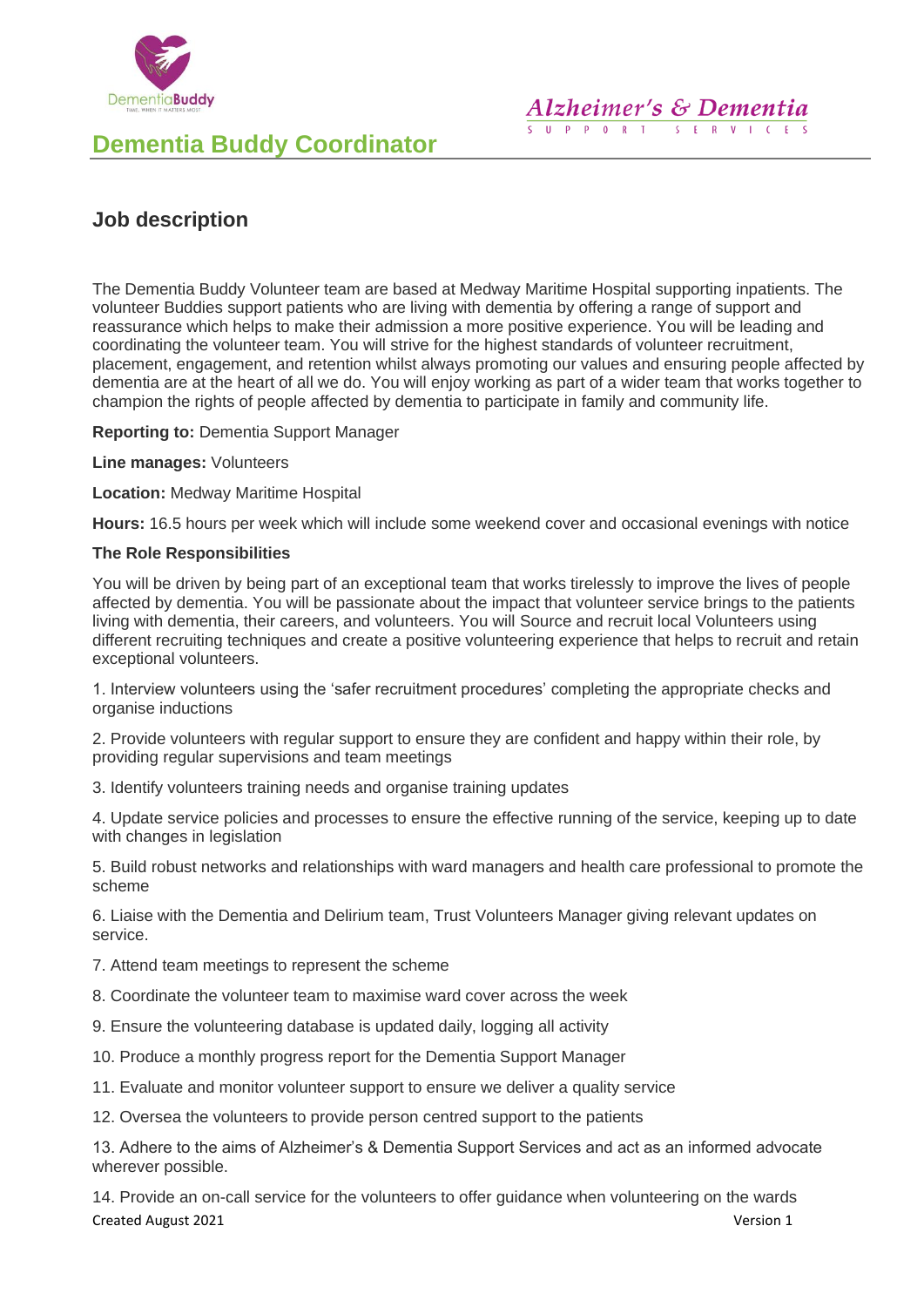



**Alzheimer's & Dementia** SUPPORT SERVICES

This role description is not exhaustive and serves only to highlight the main requirements of the post holder.

The Chief Executive Officer may stipulate other reasonable requirements.

## **THIS POST IS SUBJECT TO A FULL DISCLOSURE AND BARRING SERVICE REPORT**

## **EXPERIENCE**

## **Desirable**

- Some Knowledge of Dementia.
- Experience of recruiting and coordinating volunteers
- Good organisational skills and the ability to manage a variety of tasks
- Ability to produce clear, accurate and effective written documents
- Ability to manage time productively
- Awareness of relevant legislation including Health and Safety and Data Protection
- Awareness of other legislation including Safeguarding and Mental Capacity.

#### **Essential**

- Experience in effective record keeping and maintaining a database
- Experience of building internal and external relationships and networks
- Ability to motivate and communicate effectively with a wide range of people
- Ability to communicate effectively the charity's vision, mission and values Ability to be empathetic to volunteers and sympathetic to their needs
- Ability to assess problems and find solutions
- Proven knowledge of Microsoft Office suite and other IT solutions
- An understanding of dementia, the needs of people with dementia and their carers
- An understanding of the need for confidentiality
- knowledge of Microsoft and excel suite

## **Personal Qualities**

- Reliable and conscientious
- **Empathetic**
- Flexible and enthusiastic team worker
- Resilient and able to work under pressure
- Committed to on-going personal professional development
- A non-judgmental response to the behaviors exhibited by people with dementia
- Committed to promoting equality, diversity and inclusion

#### • **QUALIFICATIONS**

Evidence of continuing professional development

**Hours:** Minimum 16.5 hours per week, part time and flexible hours

**Working pattern:** To be agreed. It will be based around the hours of 9:00am - 8:00pm (volunteer Hours) Monday to Sunday, with occasional evening events.

**Holiday allowance:** 24 days per year plus Bank Holidays (por rata)

**Overtime:** This role is expected to manage the delivery of its responsibilities within the above hours; any overtime should be discussed in advance with the line manager and will be compensated with time off in lieu.